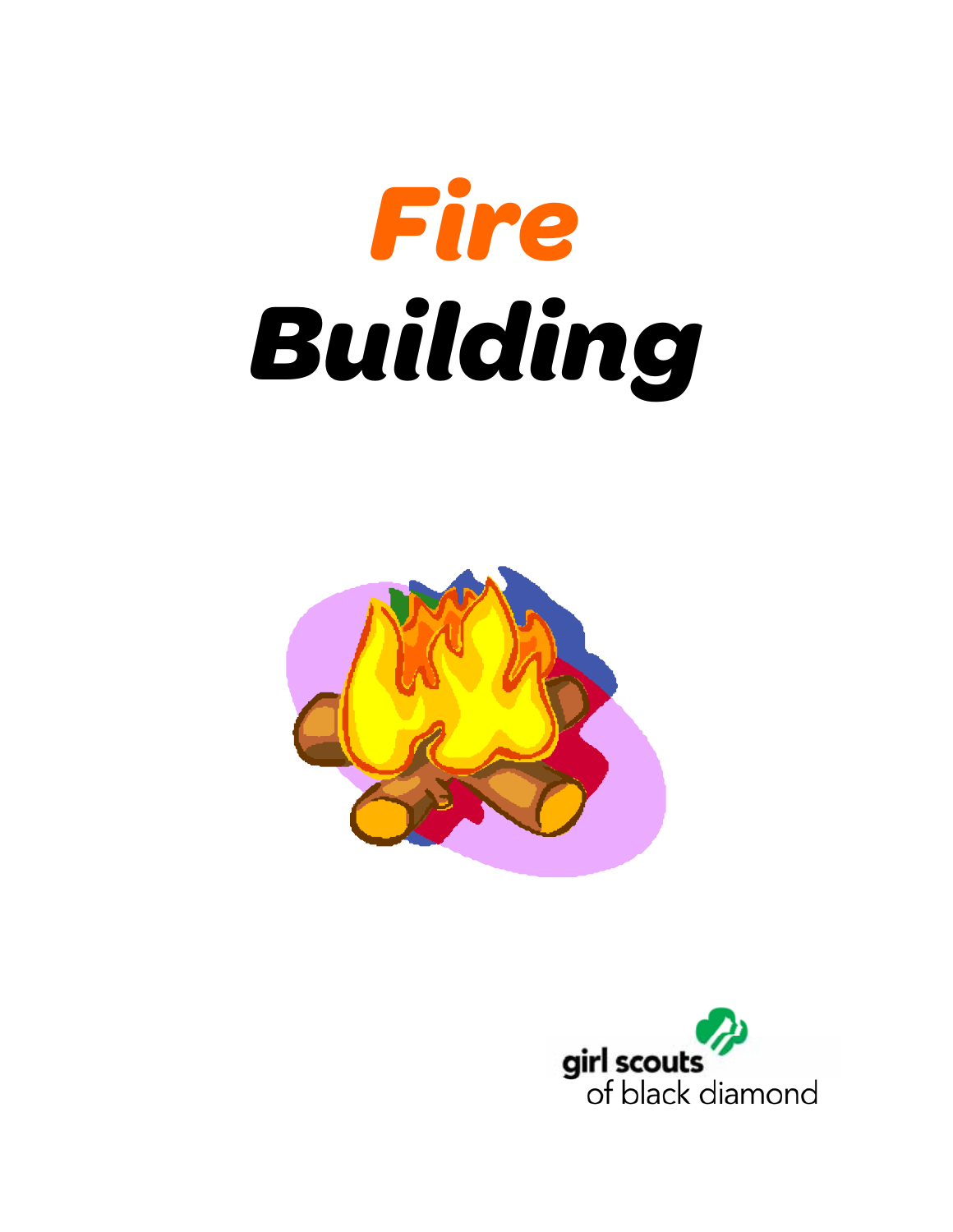Desired Outcome: Participants will learn to work in partnerships with girls to plan, implement, and evaluate activities.

Learning Objectives: By the end of the session participants will be able to:

1. Lay, light, use, and extinguish a fire safely.

2. Demonstrate LNT principles in outdoor activities covered in this course.

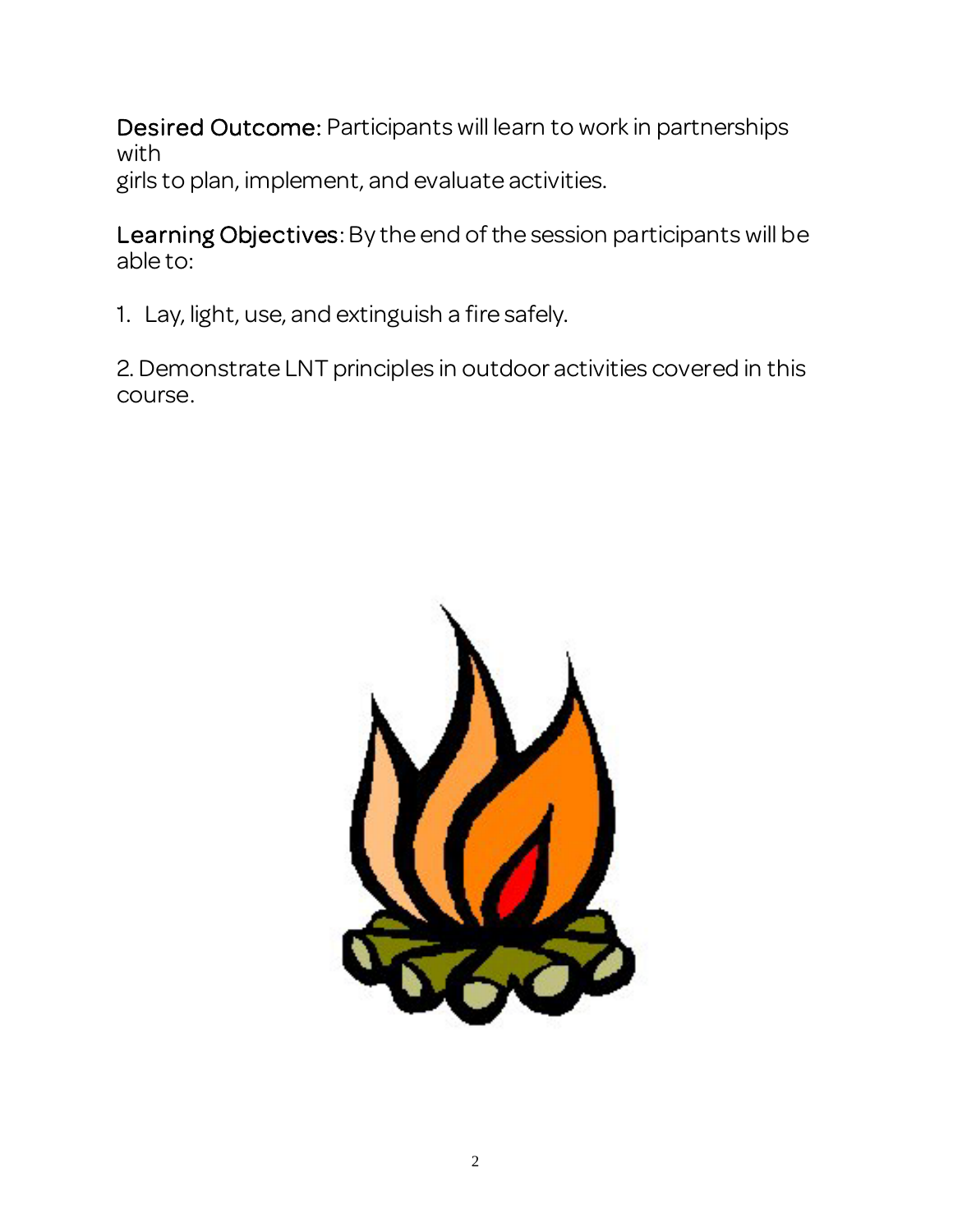### *FIRE BUILDING*

#### Preparation

Before starting – things to think about

- 1. What is the purpose for the fire?
- 2. What size fire do you need too big is unnecessary and wasteful of fuel
- 3. What material is available? Found locally or need to bring it in?
- 4. What are the weather conditions?
- 5. What are the rules for fires? Where can fires be built?
- 6. Plan enough time for the fire to burn down and for appropriate clean-up

### Fire Safety - Your Primary Concern

- $\checkmark$  Keep hair tied back, remove loose or baggy clothing that might fall into the flames.
- $\checkmark$  Review with the girls "Stop, drop, and roll" so they know what to do if clothing catches fire.
- $\checkmark$  Use a designated fire ring, away from overhanging branches and leaf litter.
- $\checkmark$  Have a bucket of sand or water on hand before lighting the first match.
- $\checkmark$  Keep a shovel or rake nearby for beating out sparks that fall to earth.
- $\checkmark$  Avoid putting leaves into the flame; bits of burning leaf float on hot air and may cause wildfire.
- $\checkmark$  NEVER leave a fire unattended!
- $\checkmark$  Pile firewood on the windward side of the fire, well away from the flames.
- $\checkmark$  Do not pour lighter fluid onto an open campfire!
- $\checkmark$  Use care and follow manufacturer's instructions when using cook stoves. Bottled gas (propane) is preferred. Liquid fuel stoves (white gas, alcohol) are often used while backpacking.
- $\checkmark$  Keep flour or baking soda near stove for smothering grease fires.
- $\checkmark$  Restrict the number of people around the stove or campfire.
- $\checkmark$  Keep matches away from the stove and the fuel.
- $\checkmark$  Make sure the stove is stable and away from high traffic walking areas.
- $\checkmark$  Store extra fuel away from the cooking flame and lower than the stove.
- $\checkmark$  Propane is the most widely used fuel, but it is highly volatile and explosive! It must be used properly.
- $\checkmark$  Dispose of pressurized cans properly. Keep bottles away from fire, direct sunlight, or high heat.

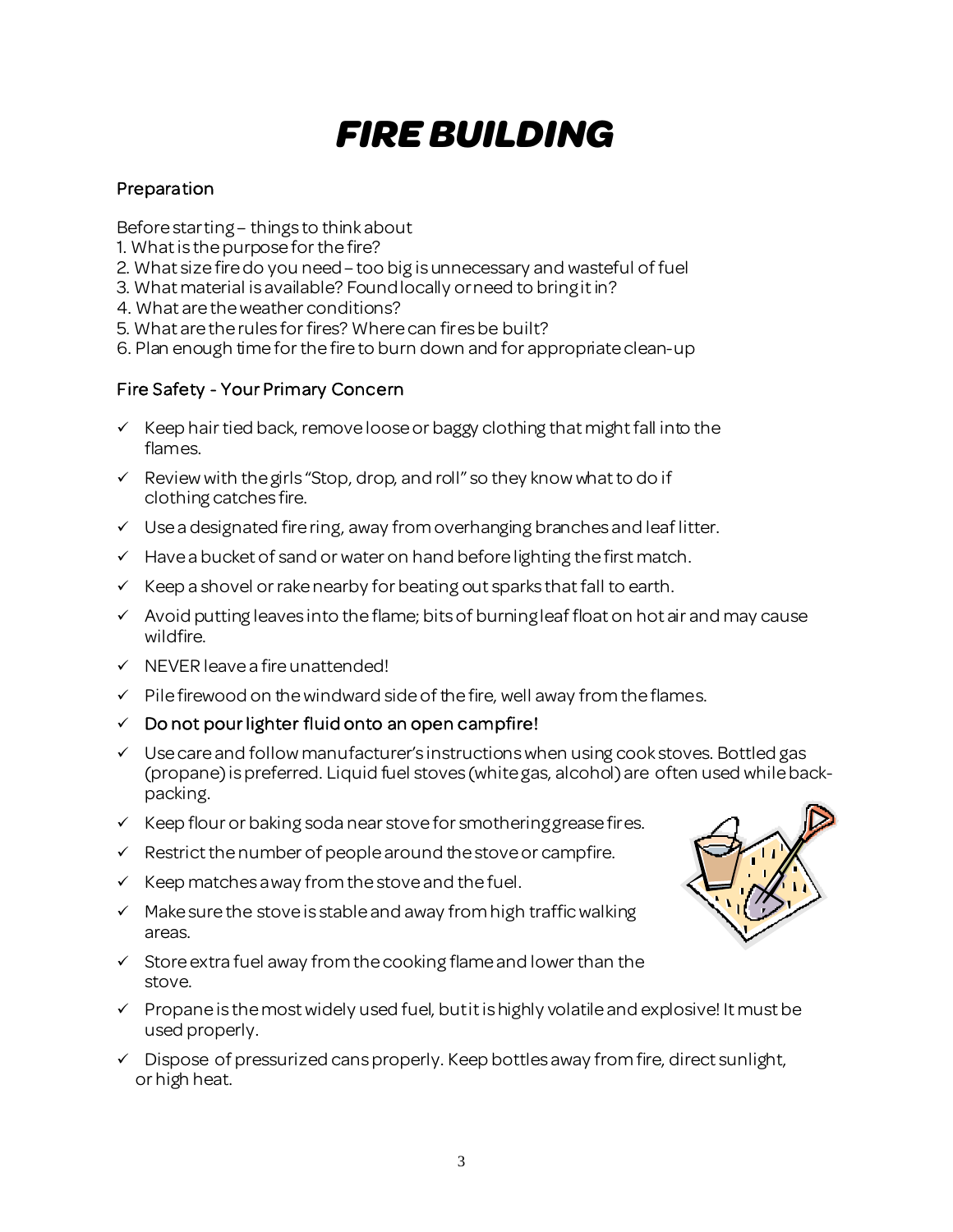## *Building a Foundation Fire – A Frame*

- 1. Prepare a safe fireplace.
- 2. Collect enough wood (3 times more than you think is necessary).
- 3. Gather bucket of water or sand, rake or shovel.

4. Lay thumb-sized or larger sticks in the shape of an A. If there is a breeze, orient the open end so that the breeze will blow into the A. air

5. Prop tinder against the crossbar of the A, twigs allowing the breeze to blow under it. Tinder should be piled loose enough to allow air circulation, but close enough to share the the flame with each other.

6. Hold lighted match under the tinder until it catches fire.

7. Gradually add more tinder, increasing in size.

#### *Won't light? Odds a re you've done one o f th ese things:*

- $\triangleright$  Used sticks that are too large, too wet, or too green
- $\triangleright$  Tinder was too sparse or too tightly placed
- $\triangleright$  Held the match in the wrong place
- $\triangleright$  Not had extra twigs on hand to feed the flame
- $\blacktriangleright$

Rebuild your fire and try again!

#### Extinguishing a fire

1. Spread out coals in fire ring

2. Sprinkle coals with water and rake. Repeat until coal bed is cool.

3. Use shovel to lift remaining fuel logs and soak in water bucket.

4. Then replace on smoothly raked, cool fire bed. Hold hand above coals and feel for heat. If it feels warm, continue to sprinkle.

5. For fireplace, plan on letting your fire burn to ash. Remove coals/ash to outside ring to sprinkle. Putting water on the fireplace bricks can crack the fireplace. Sweep fireplace.

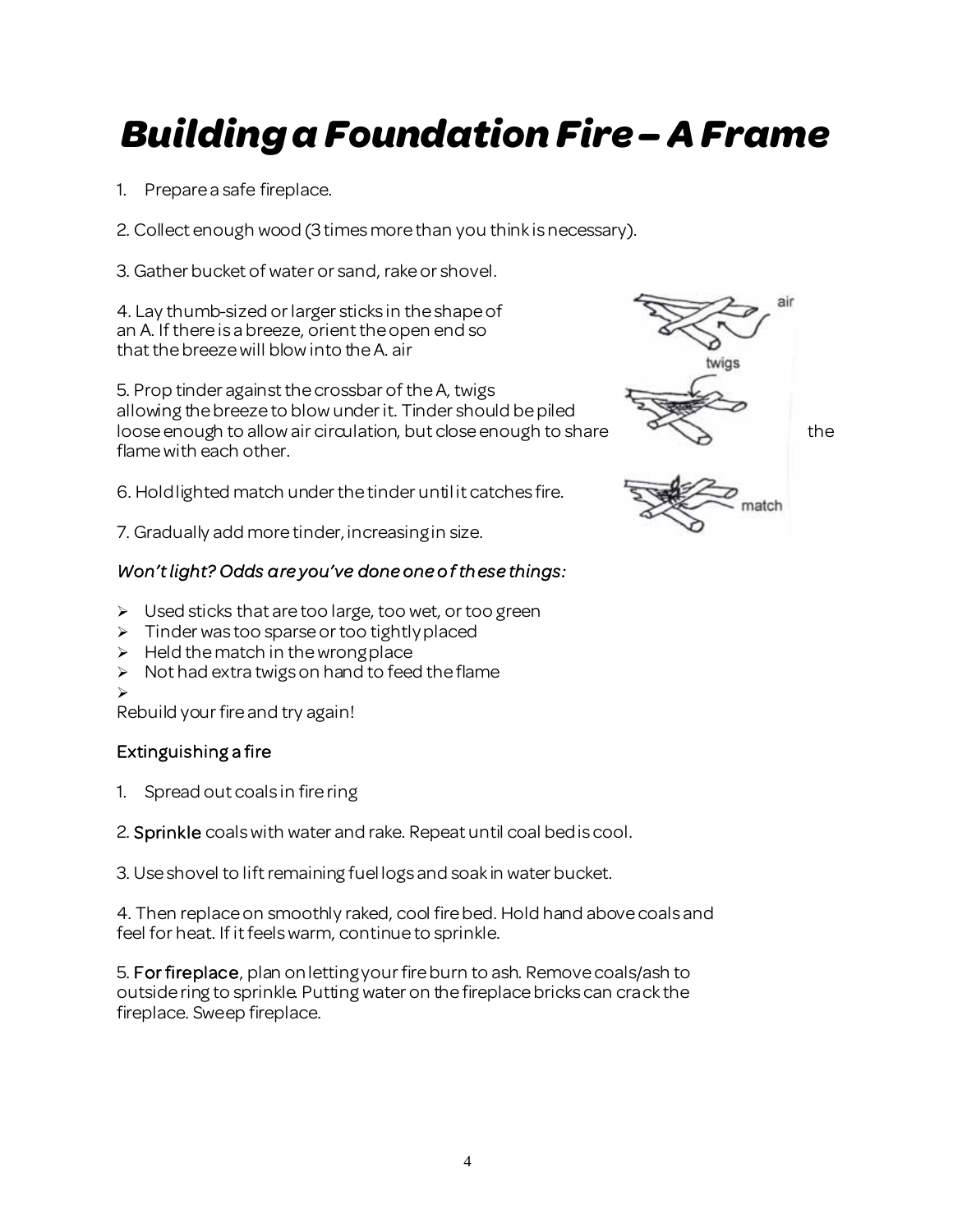## *Minimize Use and Impact of Fires*

Campfires are an important part of camping. However, sometimes they are not appropriate. Think about whether you need to have a fire.

### May You Have a Fire?

There are times, such as when the weather is very dry, that a campfire could be dangerous. At other times, there is a burn ban because of air quality concerns or because of a fragile environment. In fragile environments, such as deserts and alpine meadows, fires leave scars for many years and deplete slow-growing wood supplies.

If you want to build a fire, ask local land managers about fire restrictions or closures and whether a campfire p ermit is required in the area you plan to visit. Build fires only if they are allowed, there is plenty of wood that will be replenished quickly, and fire danger is low.



### Do You Need A Fire?

When a fire is permitted, think about whether you need to have one. For instance, cooking on a wood fire might not be the best choice. It is easier to do Leave No Trace cooking on a stove rather than on a wood campfire. Another choice is cooking on a charcoal fire. A propane or white gas stove is economical and lightweight,

provides fast, clean cooking, produces fewer emissions than a fire, and requires little clean up. In addition, it is far easier to use a stove in bad weather!

When you do decide to have a fire, keep the following in mind:

- $\triangleright$  Use only dead, downed wood. Green trees and branches won't burn and standing dead snags provide animals habitat.
- $\triangleright$  Sawing trees and branches leaves ugly stumps and scars.
- $\triangleright$  Collect small sticks from the ground, wrist size or smaller, that can be broken by hand. To help remember the right size, think "dead, down, and dinky."
- $\triangleright$  If your campsite has a woodpile, be sure to leave it as tidy as you find it. If it did not have a woodpile, scatter unbroken sticks back into the woods.
- $\triangleright$  Some campgrounds allow you to bring wood with you while some forbid it. Check with the site manager.
- $\triangleright$  Small sticks burn completely and provide good coals. The remaining white ash is easier to dispose of than partially burned logs.
- $\triangleright$  Never leave a fire unattended.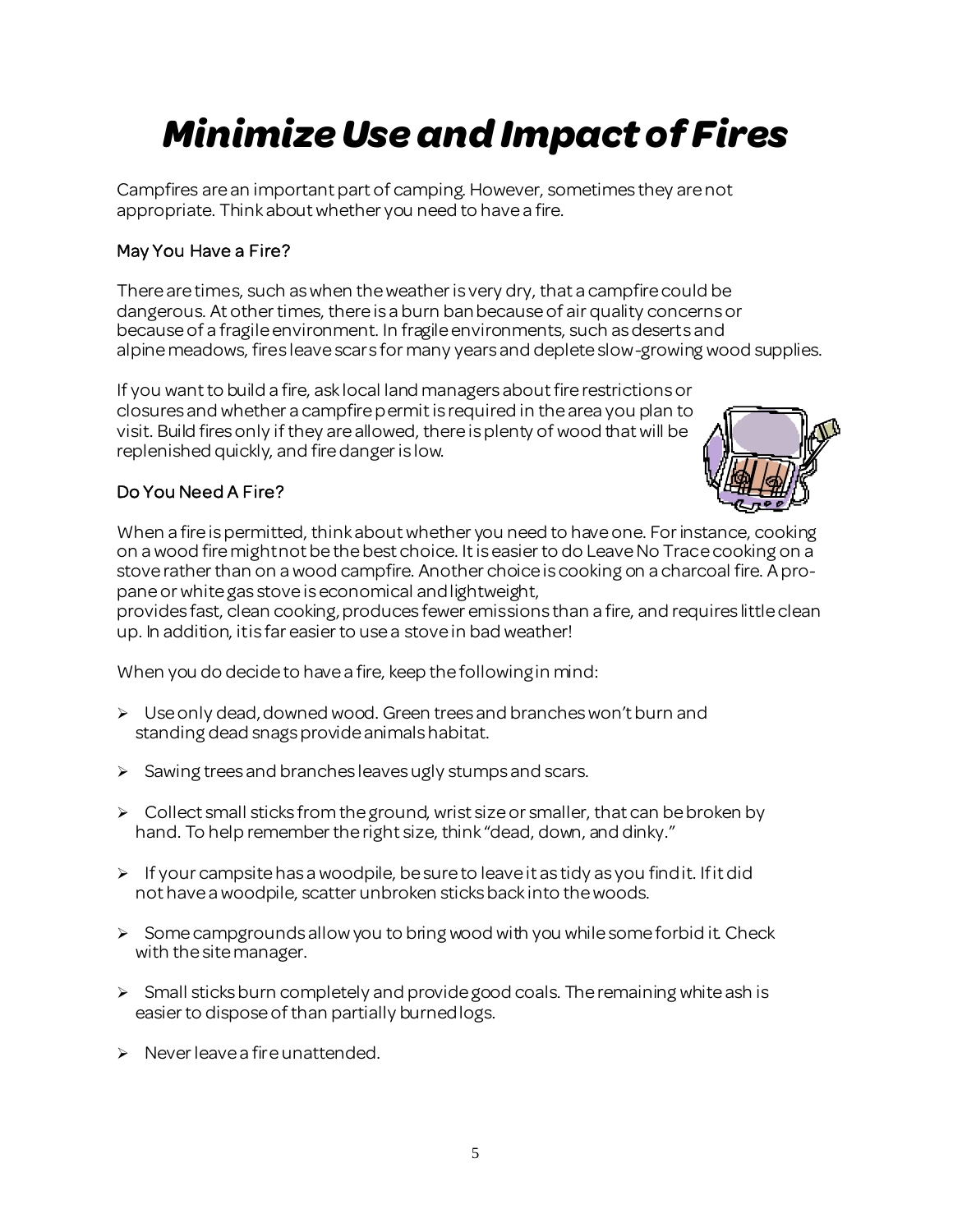# *Wood Types*

Tinder - Material that will catch easily from a lighted match and burn sufficiently to catch larger material.

- 1. Dry twigs from bushes and weeds
- 2. Red and white cedar bark
- 3. Pine cones and spruce needles
- 4. Fuzz sticks and shavings

Kindling - Next in size after tinder. Should be graduated to size of thumb – soft wood or small twigs of hardwood to catch easily.

- 1. Poplar family
- 2. Conifers
- 3. Rhododendrons

Fuel - The wood that really makes the fire: hardwood.

- 1. Oak
- 2. Maple
- 3. Dogwood
- 4. Ironwood
- 5. Beech
- 6. Sycamore



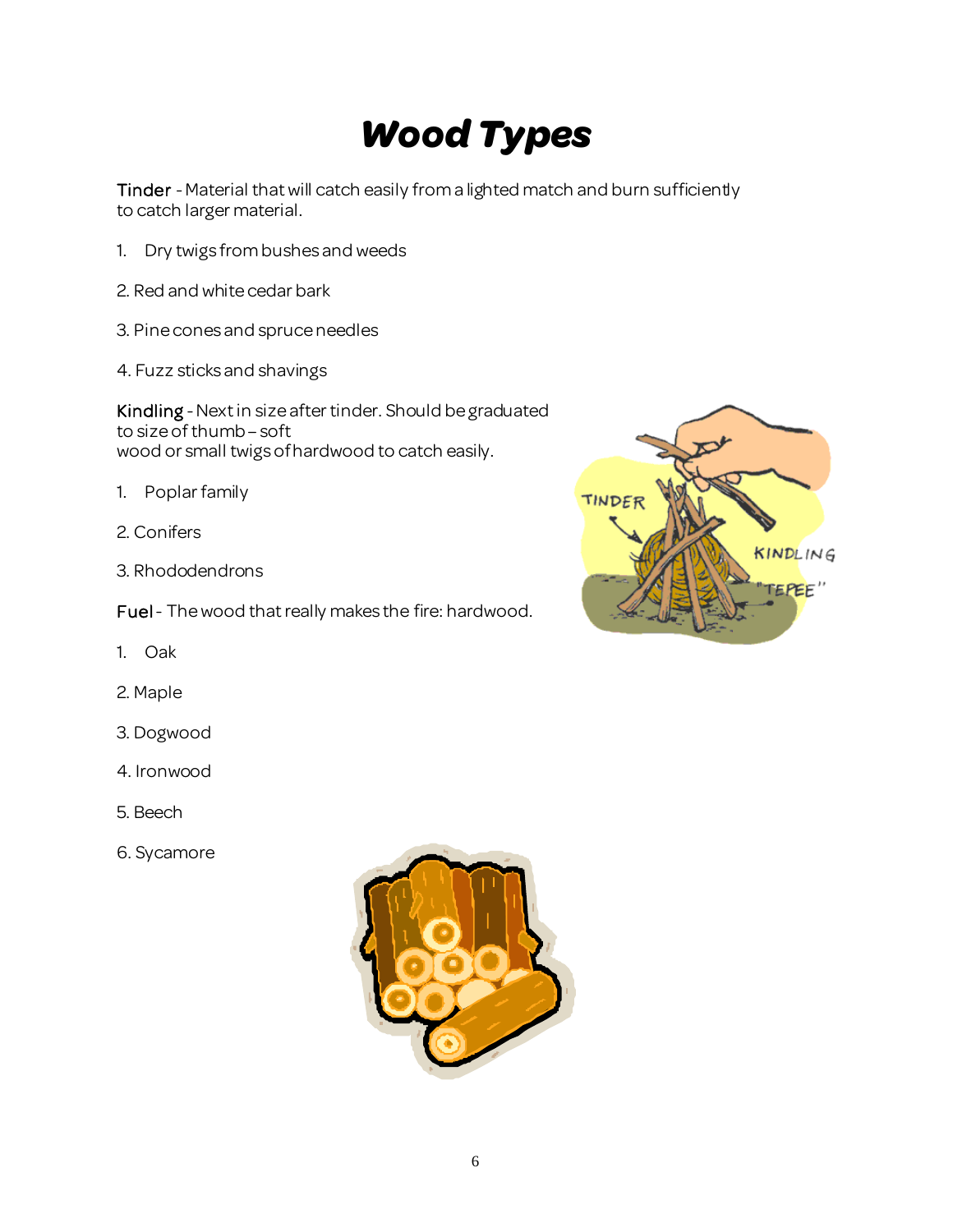# *Alternatives to Fires in Fire Rings*

If no fire rings exist, a new ring is unnecessary. Fire rings do not prevent fires from spreading, and the blackened rocks are hard to conceal. Instead, build your fire in:

- $\triangleright$  A "fire pan" raised off the ground with rocks. Use a metal oil pan or light-weight barbeque grill, purchased at a discount outlet or auto parts store. The rocks will not be blackened by the fire and the soil under the fire pan will be protected from heat.
- $\triangleright$  Make a mound fire. Collect sand or dirt from a stream bank or from beneath the roots of a downed tree. Using a tarp as a base for easy clean up, form sand or dirt into mound six to eight inches thick and 12-18 inches across. Use this mound as your fire platform. Build the fire on top of the mound, using only small pieces of wood. Wood should be small enough to break with your hands. Burn the fire until it is completely gray ash—no cinders. Let the ash cool to the touch. Scatter the ashes and return the soil to where you got it.

#### Fire Clean Up

- $\triangleright$  Always make sure your fire is completely out. A fire is out when the coals are cold enough for you to rest your hand upon them.
- $\triangleright$  In an established site, pick up trash in ornear the fire area.
- $\triangleright$  If the fire circle is filling with ash, collect and then scatter the cold ashes several hundred feet from the campsite. Leaving a clean, usable fire circle will encourage the next campers to use the same site.

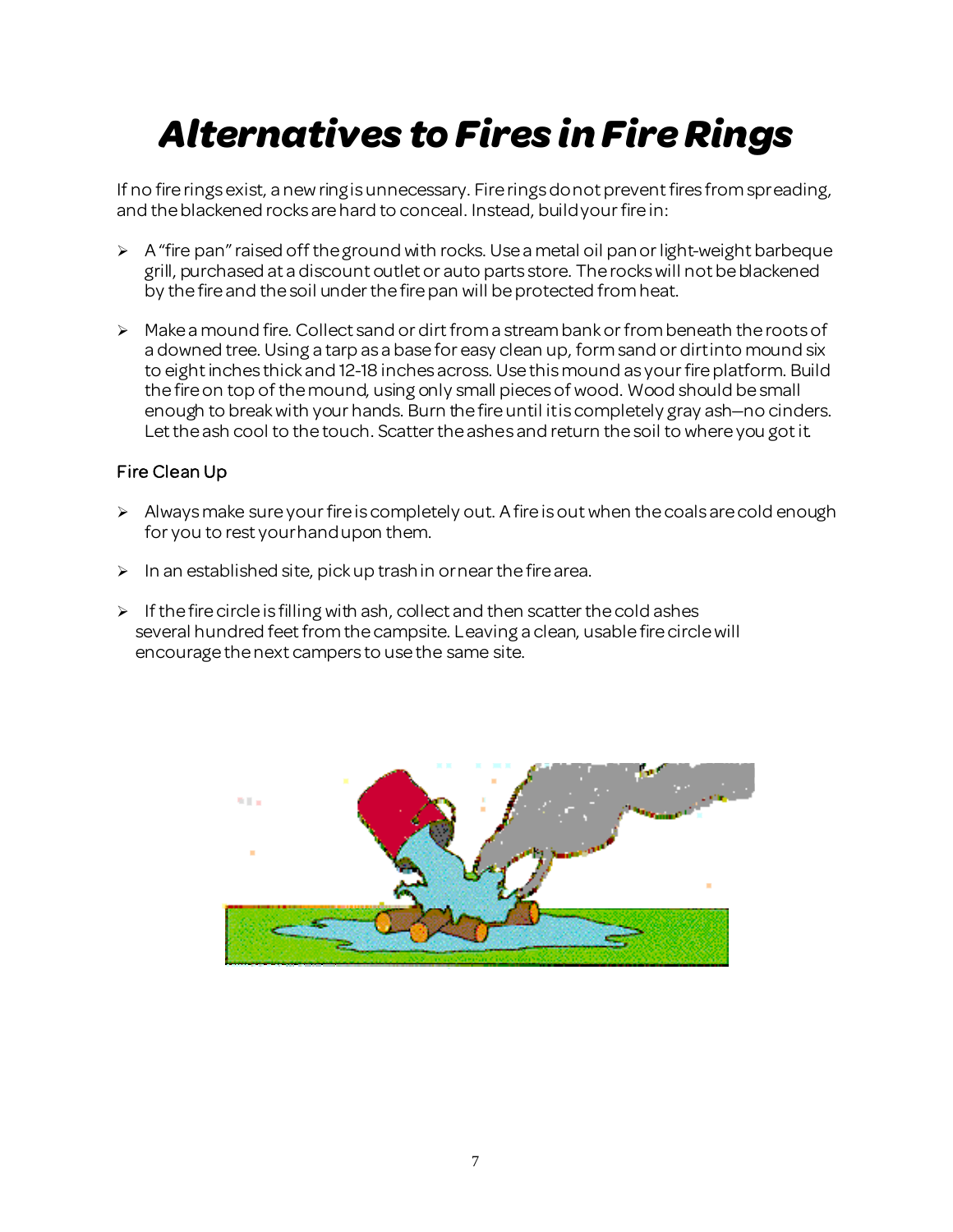### *Girls' Activities*

### EDIBLE FIRES

Teach Fire Building with Edible Fires

#### (Use your imagination to substi tute items and reduce cost)

|                               | <b>Salad Fires</b>                                                     | <b>Snack Fires</b>                                        |
|-------------------------------|------------------------------------------------------------------------|-----------------------------------------------------------|
| Fire Circle                   | Paper Plate (Lettuce leaf<br>optional)                                 | Paper Plate or paper towel                                |
| Rake                          | Fork                                                                   | Fork                                                      |
| <b>Fire Bucket</b>            | 3 oz. cup of salad dressing                                            | 3 oz. cup of beverage                                     |
| Wood Pile                     | Napkin to stack "Wood" on                                              | Napkin to stack "Wood" on                                 |
| Fuel                          | Celery, carrots or bread-<br>sticks                                    | Rod pretzels or large toot-<br>sie<br>rolls, cheese puffs |
| Kindling                      | Split carrot or celery sec-<br>tions                                   | Pretzel sticks or small<br>tootsie rolls                  |
| Tinder                        | Shredded lettuce or<br>cheese, carrot shavings or<br>chow mien noodles | Coconut or shredded<br>cheese                             |
| Match                         | Bread stick, pretzel stick or<br>thin strip of green pepper            | Licorice whip or stick                                    |
| Flame                         | Chopped tomato or red<br>pepper<br>Bacon bits or croutons              | Red-hots or candy corn                                    |
| <b>Emergency Fire Starter</b> | Peppermint kiss, slice of<br>radish                                    | Chocolate Kiss<br>Chocolate chips                         |

To build your fire: 1. Tie hair back

2. Check for items that might dangle into the fire and for synthetic fabrics.

3. Give out "fire circl es" and clear with "rakes."

4. Place your folded "wood pile" next to the plate.

5. Make a woodpile by stacking "wood" on your napkin.

6. Fill a "fire bucket" and place nea rby.

7. Make an A -frame with "kindling" in the middle of the "fire circl e."

8. Add two mini-handfuls of "tinder."

9. Put "match" under the A -frame to light the fire.

10. Add "flames"

11. Add kindling

12. Add fuel

13. Put fire out by sprinkling (or sipping) from "fire bucket."

14. Eat everything up so you leave a clean fire site.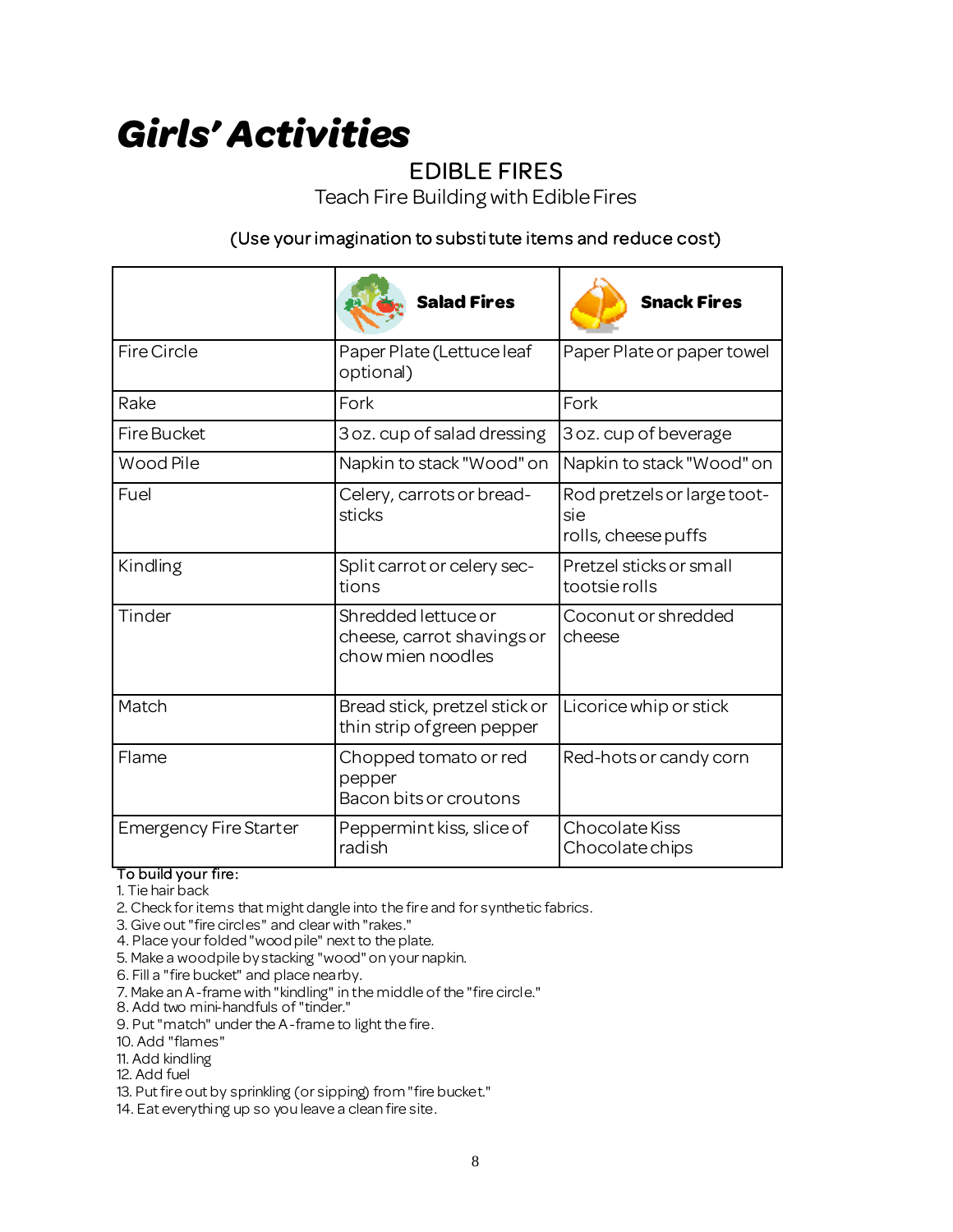### *Girls' Activities*

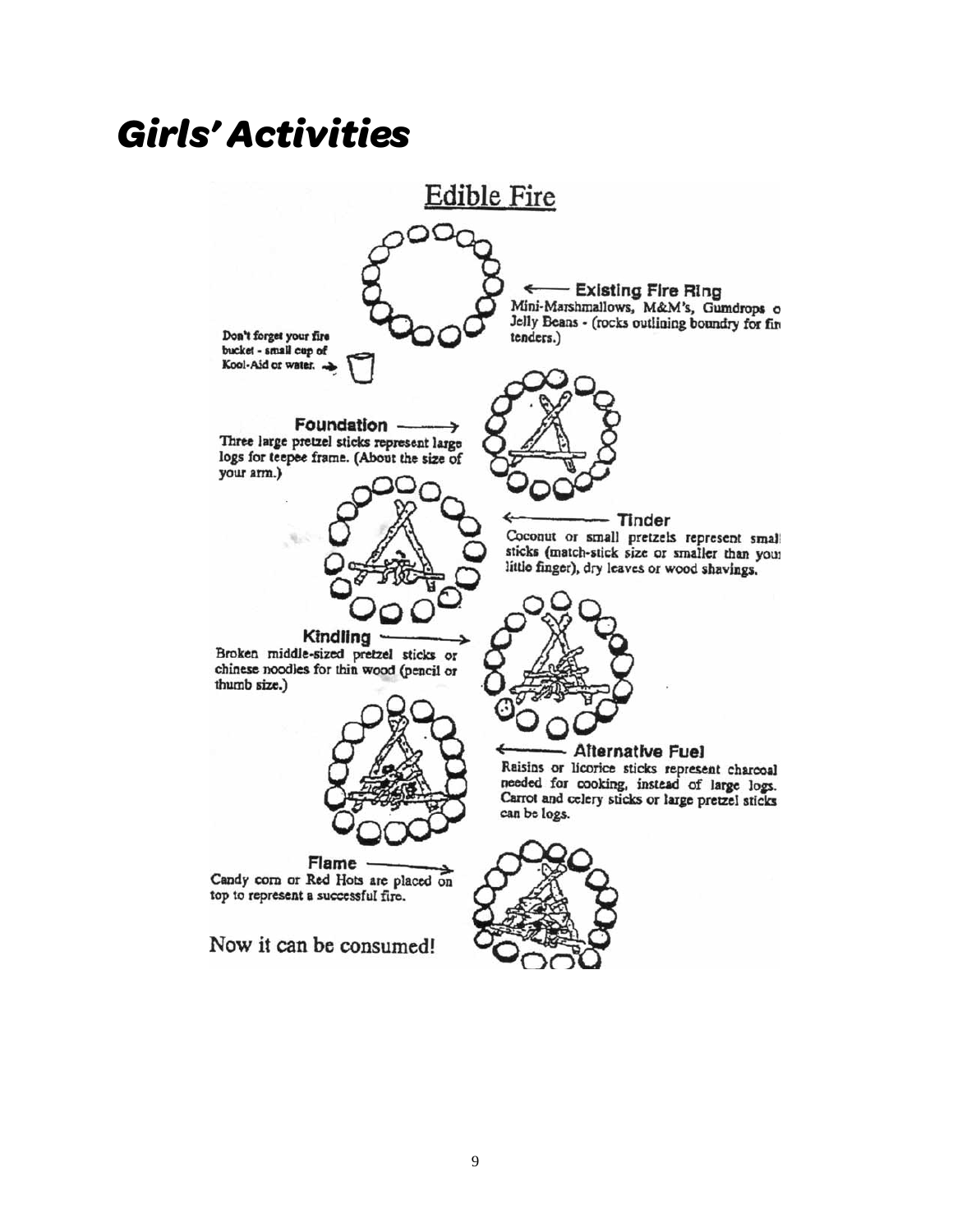### **FIRE STARTERS**

There ARE rainy, wet days when it's tough to get a fire going. In that case, you may need a safe fire starter to get your fire blazing. Below are options for fire starters. Making these at a troop meeting gets the girls involved and planning for those wet emergencies.

Safety Tip: If you select a fire starter that uses melted wax, you must use a double boiler (a small can inside a larger can that has some water in it). If wax gets too hot it can literally explode. Have a fire extinguisher handy in case of emergency. Do not microwave.

- 1. Kisses. Use small candle pieces and wrap them up in waxed paper. Twist both ends of the waxed paper to seal in the candle (looks like a salt water taffy candy.) Light an end when you are ready to start your fire.
- 2. Use pine cones covered with wax.

3. Pack charcoal in paper egg cartons and tie shut. When ready to use, just light the carton.

4. Put a piece of charcoal in each section of a paper egg carton. Cover with melted wax. Tear apart and use as need ed. You can also use wood chips or shavings, dryer lint (cotton only) or pistachio shells instead of the charcoal.

5. Take 100% cotton balls and thoroughly rub petroleum jelly into them. Keep in a zipper plastic baggie.

6. Trench candles: Newspaper cut into strips (3"-4" wide.) Roll up and tie with string. Dip into melted wax.

7. Use cotton lint from dryer as a fire starter.

8. Bundle about 10-12 "strike-anywhere" wooden kitchen matches together with waxed dental floss. The heads of the matches should all be pointing in the same direction. Generously soak the bundle of matches (except heads) in melted paraffin wax to waterproof and to provide a long burn time. Dip heads lightly only to waterproof them. Simply strike on flat rock to ignite.





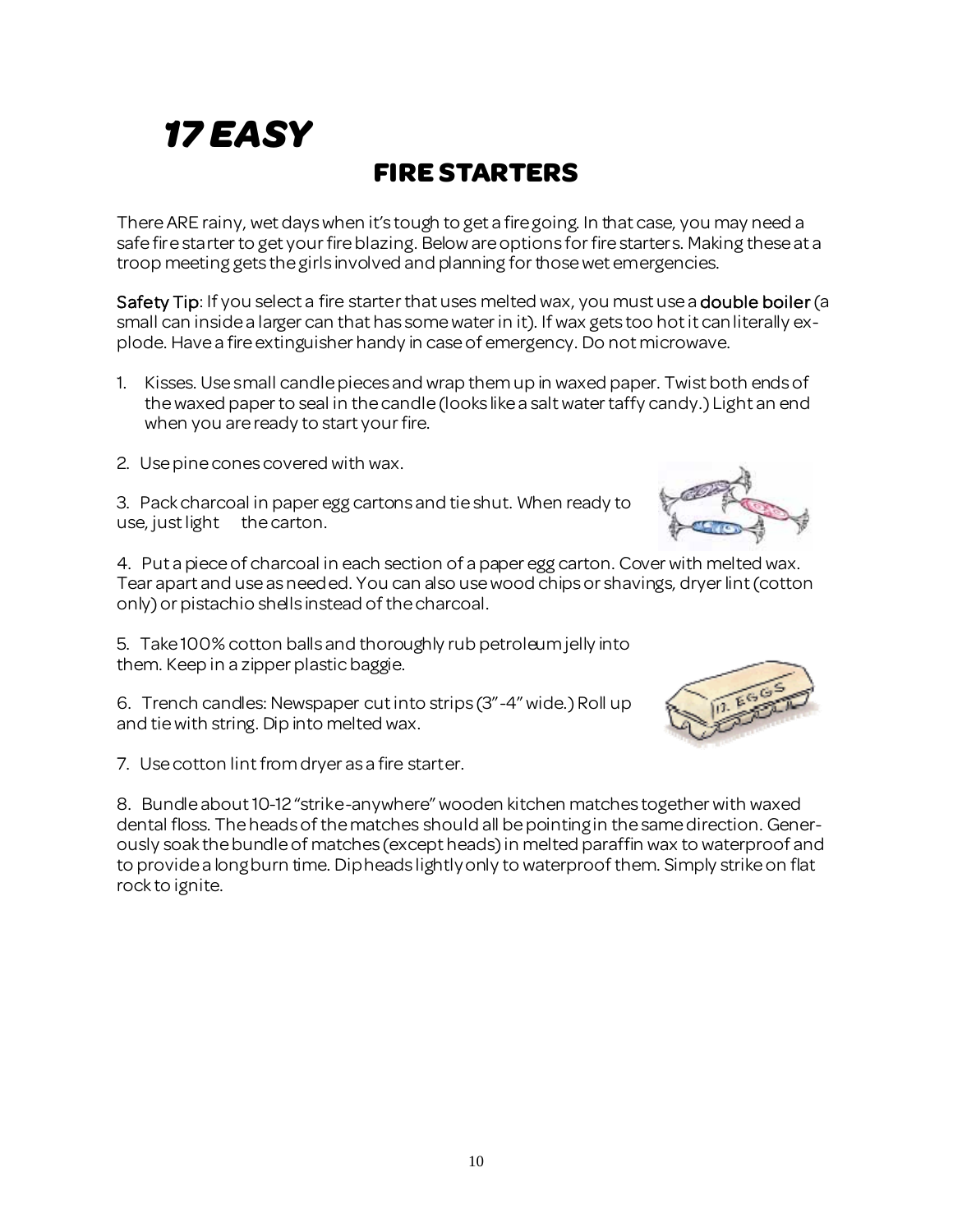9. Make a fuzz stick: Cut into the sides of a dry stick to make curls that remain attached to the stick.

10. Use dried pine needles

11. Cut a cotton cord into 1" lengths and soak in melted wax. Let dry and store in empty film container or zipper plastic baggie.

12. Cut waxed milk cartons or tomato shipping boxes into strips to be used as kindling for your campfire.

13. Stuff paper towels or toilet paper rolls with paper.

14. Use small condiment or "sample-size" cups. Add a long wick to each cup and fill with melted wax. You can also fill them with sawdust, wood shavings or dryer lint

15. Stack of small pieces of cardboard covered with wax.

16. Use cotton string about 3"-4" long, put in wax paper bathroom cup with about an inch hanging over the edge. Fill cup nearly to the top with saw dust and pour melted wax into the cup. The saw dust will compact and become waterproof. The extra string length is a wick to start burning the starter, but can also be tied to another starter string through a pack loop to carry outside your pack.

17. Roll up a ball of wax paper.

AND, You can waterproof "Strike Anywhere" matches by dipping them in wax or coating them with clear nail polish.